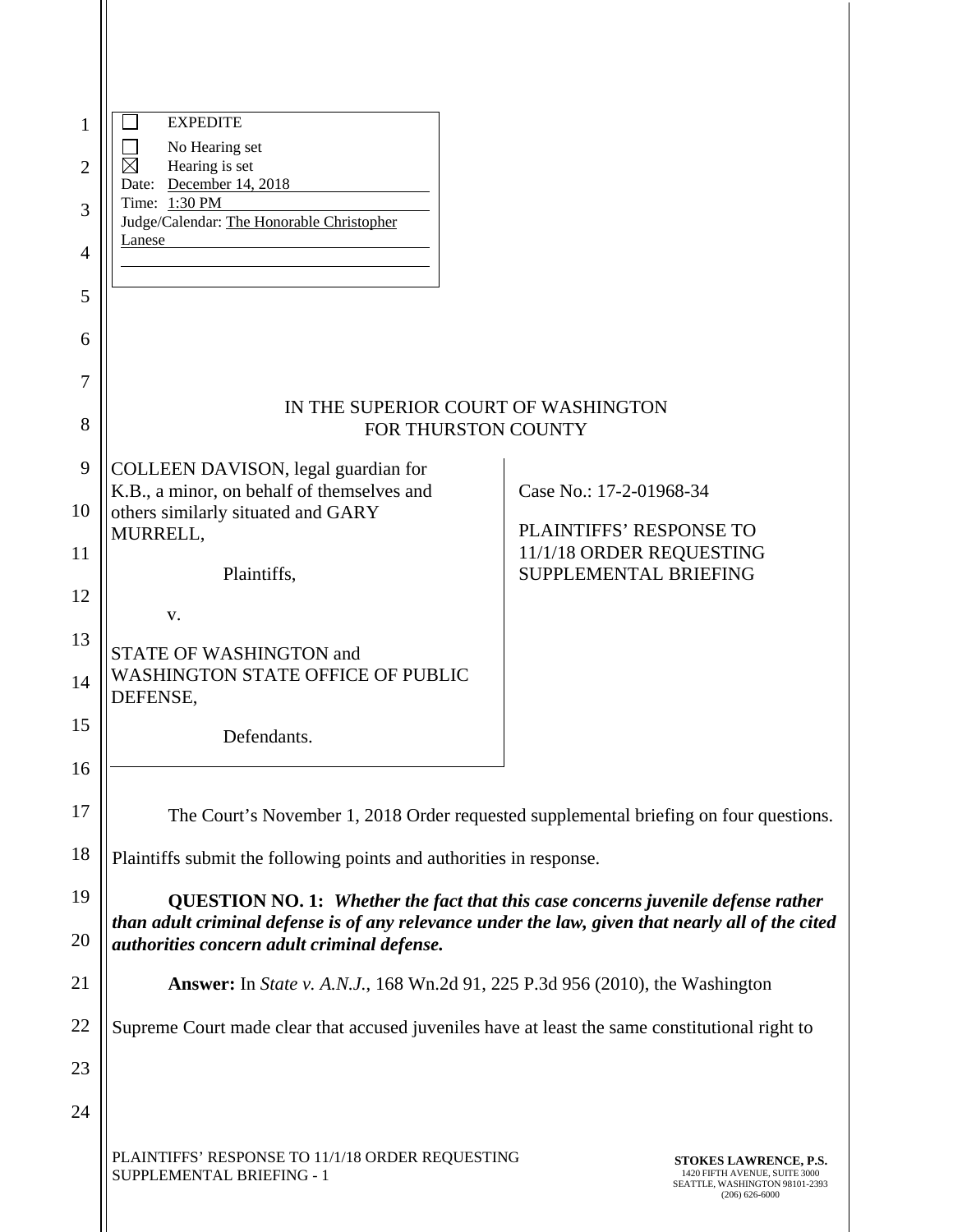1 2 effective assistance of counsel as adults, and *A.N.J.* and other authorities show that, if anything, status as a juvenile heightens the need for adequate advocacy by counsel.

3

4

#### **Analysis**:

# **A. Accused juveniles have at least the same constitutional right to counsel as adults.**

5 6 7 8 9 10 11 12 13 14 15 It is well established that *all* accused persons, including juveniles, are guaranteed the fundamental right to counsel afforded by the federal and state constitutions. *A.N.J.*, 168 Wn.2d at 96; *In re Gault,* 387 U.S. 1, 41, 87 S. Ct. 1428, 18 L. Ed. 2d 527 (1967); U.S. Const. amends. VI and XIV; Wash. Const. Art. I, §22. The Washington and U.S. Supreme Courts have recognized that the Constitution guarantees "not just an appointment of counsel, but also effective assistance of counsel." *A.N.J.*, 168 Wn.2d at 98. The *A.N.J.* court analyzed a juvenile defendant's constitutional right to counsel by applying case law involving both juveniles and adults. *Id.* at 97-98. The court held that "[t]he right of effective counsel … [is] fundamental to, and implicit in, any meaningful modern concept of ordered liberty," and that this right extends to children. *Id.* at 96-97. As the *Gault* court said, and as the Washington Supreme Court agreed in *A.N.J.*, "neither the Fourteenth Amendment nor the Bill of Rights is for adults alone." 387 U.S. at 13.

16 17 18 19 20 21 22 23 24 Thus juveniles are entitled to the "meaningful adversarial testing" required as part of the constitutional right to counsel, as detailed in Plaintiffs' Opening Brief in Support of Motion for Summary Judgment at 16-18 (citing *United States v. Cronic*, 466 U.S. 648, 654–56, 104 S. Ct. 2039, 80 L. Ed. 2d 657 (1984) (holding "the adversarial process protected by the Sixth Amendment requires that the accused have 'counsel acting in the role of an advocate.' The right to the effective assistance of counsel is thus the right of the accused to require the prosecution's case to survive the crucible of meaningful adversarial testing") (citations omitted)). *See also In re R.K.S.,* 905 A.2d 201, 216 (D.C. 2006) (applying "meaningful adversarial testing" principles in a juvenile case).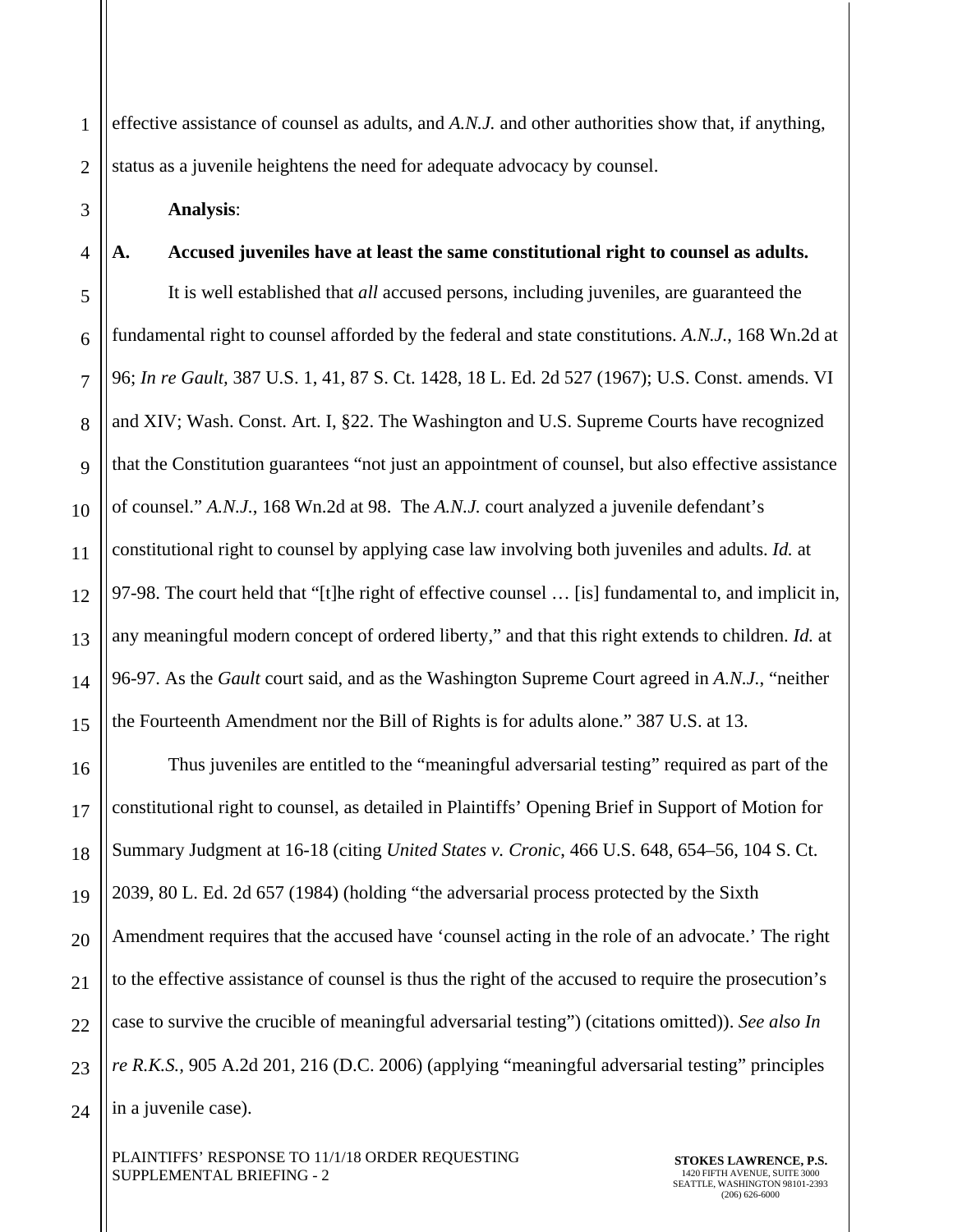1

2

3

The *A.N.J.* court affirmed these established legal standards in reviewing a lawyer's performance regarding a 12-year-old boy's guilty plea. 168 Wn.2d at 96. The court recognized the various tasks essential to compliance with the constitutional right to counsel for both adults and juveniles – tasks recognized as essential to constitutional compliance by Defendant OPD and tasks which the undisputed evidence shows is lacking in the Grays Harbor County juvenile public defense system: "investigation, testing of evidence, research, and trial preparation." 168 Wn.2d at 98. Plaintiffs' prior briefing also describes how juvenile class members receive the equivalent of no counsel, and the *A.N.J.* court quoted *Gideon v. Wainwright* recognizing that this "noble ideal [of the constitutional right to counsel] cannot be realized if the poor man charged with crime has to face his accusers without a lawyer to assist him." 372 U.S. 335, 344, 83 S. Ct. 792, 9 L. Ed. 2d 799 (1963) .

Applying the same standard for determining violations of the constitutional right to counsel that applies to adults, the *A.N.J.* court ruled that the deficient representation of a juvenile amounted to a violation of the Sixth Amendment because the essential tasks required by the right to counsel were not performed. 168 Wn.2d at 109. Furthermore, although A.N.J., like many members of the Plaintiff class in the present case, made statements allegedly indicating willingness to admit guilt, the Washington Supreme Court firmly noted that this was "not enough to excuse some investigation. False confessions (especially by children), mistaken eyewitness identifications, and the fallibility of child testimony are well documented." *Id.* at 111. In other words, the court noted the underlying duty to investigate applied equally to a 12 year old, but if anything, was all the more important considering the unique attributes of juveniles.

 Other Washington cases also use the same test for determining a violation of the constitutional right to counsel in juvenile and adult cases. *See, e.g., State v. Maynard*, 183 Wn.2d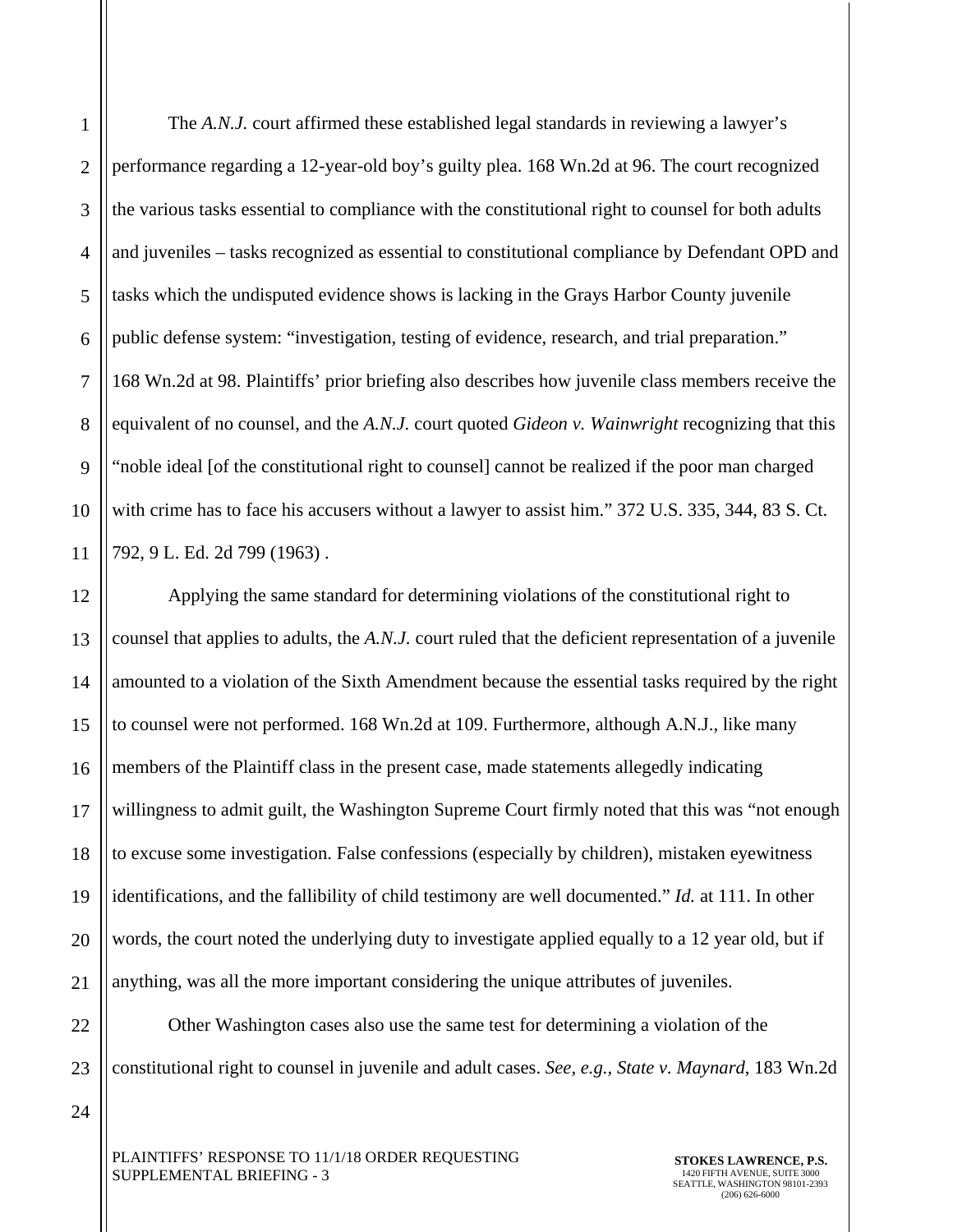1 2 3 4 253, 259-61, 351 P.3d 159 (2015); *State v. Boyer*, 200 Wn. App. 7, 14-17, 401 P.3d 396 (2017); *State v. B.J.S*., 140 Wn. App. 91, 100-102, 169 P.3d 34 (2007). Other states agree as well. *See, e.g.*, *In re M.B.*, 2018-Ohio-4334, 2018 WL 5305034 at \* 10 (Ohio App. Oct. 25, 2018); *In re K.J.O.,* 27 S.W.3d 340, 342-44 (Texas App. 2000).

5

6

7

8

9

10

11

12

13

14

15

16

17

18

19

20

21

22

23

24

### **B. Juvenile status is relevant in considering violation of the constitutional right to counsel because of juveniles' greater immaturity and vulnerability.**

 Juvenile status is recognized as relevant in application of the fundamental right to the assistance of counsel. Juveniles may need additional protections due to their immature cognition and judgment, and the consequences of incarceration and conviction that can have a significant impact on a child's development and life. If anything, a constitutionally-compliant juvenile public defense system must feature more actual advocacy to provide "assistance" and "counsel." In addition to recognizing the constitutional relevance of professional standards, the *A.N.J.* court also recognized that the attributes of youth – less maturity, more impulsiveness, and greater susceptibility to peer and adult pressure – make representation by constitutionally-adequate counsel even more important for youth, and more harmful when a system fails to provide such representation. Similarly, the U.S. Supreme Court recognizes that juveniles are less mature than adults, noting that the differences between children and adults are "self-evident to anyone who was a child once himself." *J.D.B. v*. *N.C.,* 564 U.S. 261, 272, 131 S. Ct. 2394, 180 L. Ed. 2d 310 (2011). To this end, the *J.D.B.* court also found that age is a fact that "generates commonsense conclusions about behavior and perception," and as such "our history is replete with laws and judicial recognition that children cannot be viewed simply as miniature adults." *Id.* (internal quotes and citations omitted). Furthermore, the court recognized that "[t]he law has historically reflected the same assumption that children characteristically lack the capacity to exercise mature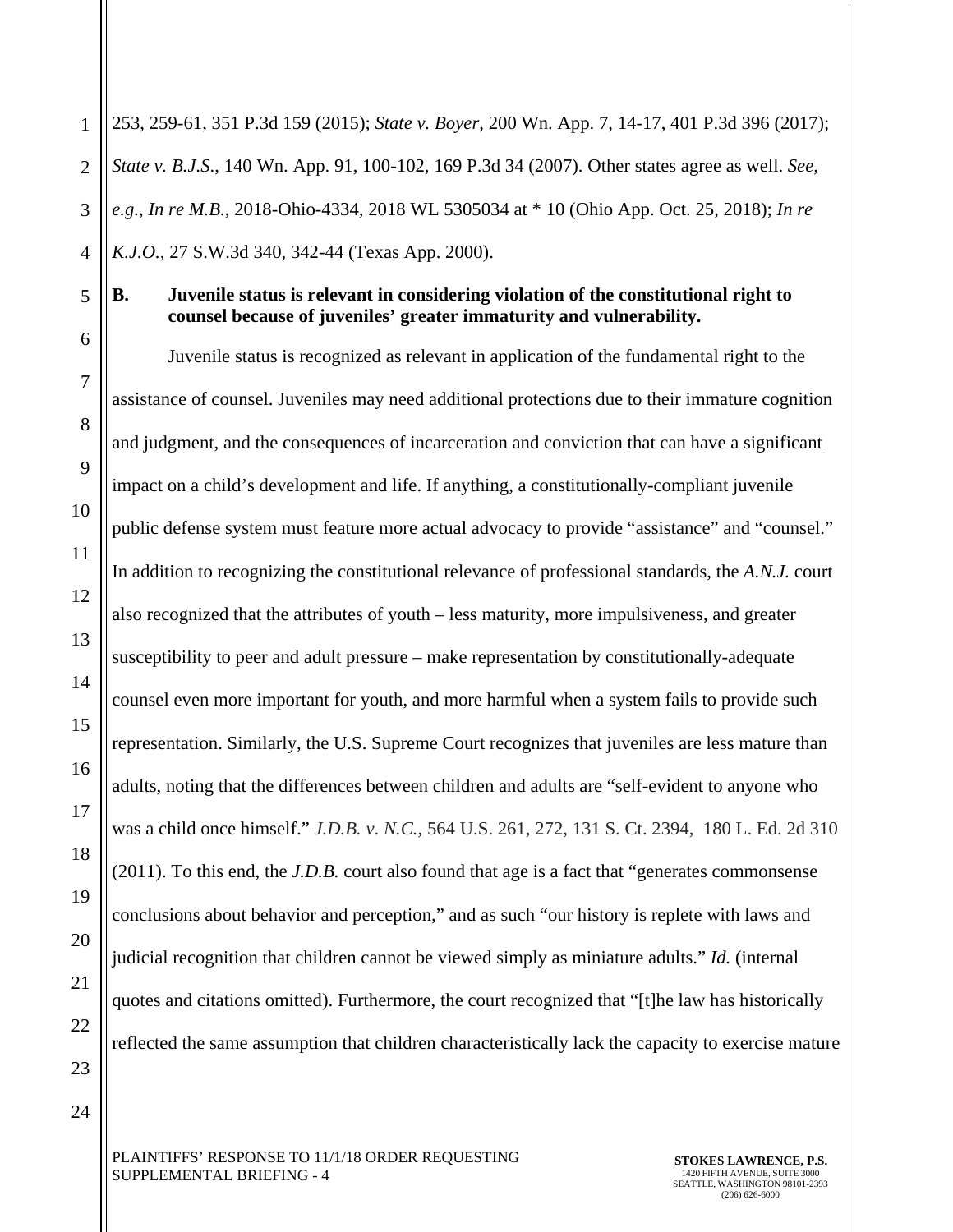| 1              | judgment and possess only an incomplete ability to understand the world around them." Id. at                                                                        |
|----------------|---------------------------------------------------------------------------------------------------------------------------------------------------------------------|
| $\overline{2}$ | 273.                                                                                                                                                                |
| 3              | Even before <i>J.D.B.</i> , the <i>Gault</i> court explained how these attributes of juveniles                                                                      |
| $\overline{4}$ | demonstrate their greater need for counsel's "guiding hand." Gault explained:                                                                                       |
| 5              | The juvenile needs the assistance of counsel to cope with problems of law, to<br>make skilled inquiry into the facts, to insist upon regularity of the proceedings, |
| 6              | and to ascertain whether he has a defense and to prepare and submit it. The child<br>'requires the guiding hand of counsel at every step in the proceedings against |
| $\overline{7}$ | him.'                                                                                                                                                               |
| 8              | 387 U.S. at 36 (citations omitted). The necessary guiding hand for juveniles must be at least as                                                                    |
| 9              | diligent as for an adult, and likely more so.                                                                                                                       |
| 10             | C.<br>Professional Organizations and Experts Also Recognize Juveniles' Right to<br><b>Constitutionally-Sufficient Representation</b>                                |
| 11             | The Washington Supreme Court in A.N.J. ruled that professional standards are legally                                                                                |
| 12             | relevant to determining whether a violation of the constitutional right to counsel has occurred.                                                                    |
| 13             | 168 Wn.2d at 110. A brief survey of such standards is warranted in response to the Court's                                                                          |
| 14             | question.                                                                                                                                                           |
| 15             | For example, the attributes of youth described above are recognized in the Washington                                                                               |
| 16             | State Bar Association Guidelines for Juvenile Offense Representation, with which the Supreme                                                                        |
| 17             | Court has required juvenile defenders to be familiar. JuCR 9.2 section 14.1.D. (attached as Ex.                                                                     |
| 18             | 45 to Plaintiffs' Summary Judgment Motion and discussed therein at 18-19). Furthermore,                                                                             |
| 19             | practice standards issued by "a number of national organizations, including the American Bar                                                                        |
| 20             | Association, the Institute for Judicial Administration, and the National Juvenile Defender                                                                          |
| 21             | Center" have "firmly identif[ied] the role of juvenile counsel as a zealous, loyal advocate who                                                                     |
| 22             | abides by the client's stated interests," the same as they would for adults. Kristin Henning,                                                                       |
| 23             | "Race, Paternalism, and the Right to Counsel," 54 Am. Crim. L. Rev. 649, 660 (2017). A 2013                                                                         |
| 24             |                                                                                                                                                                     |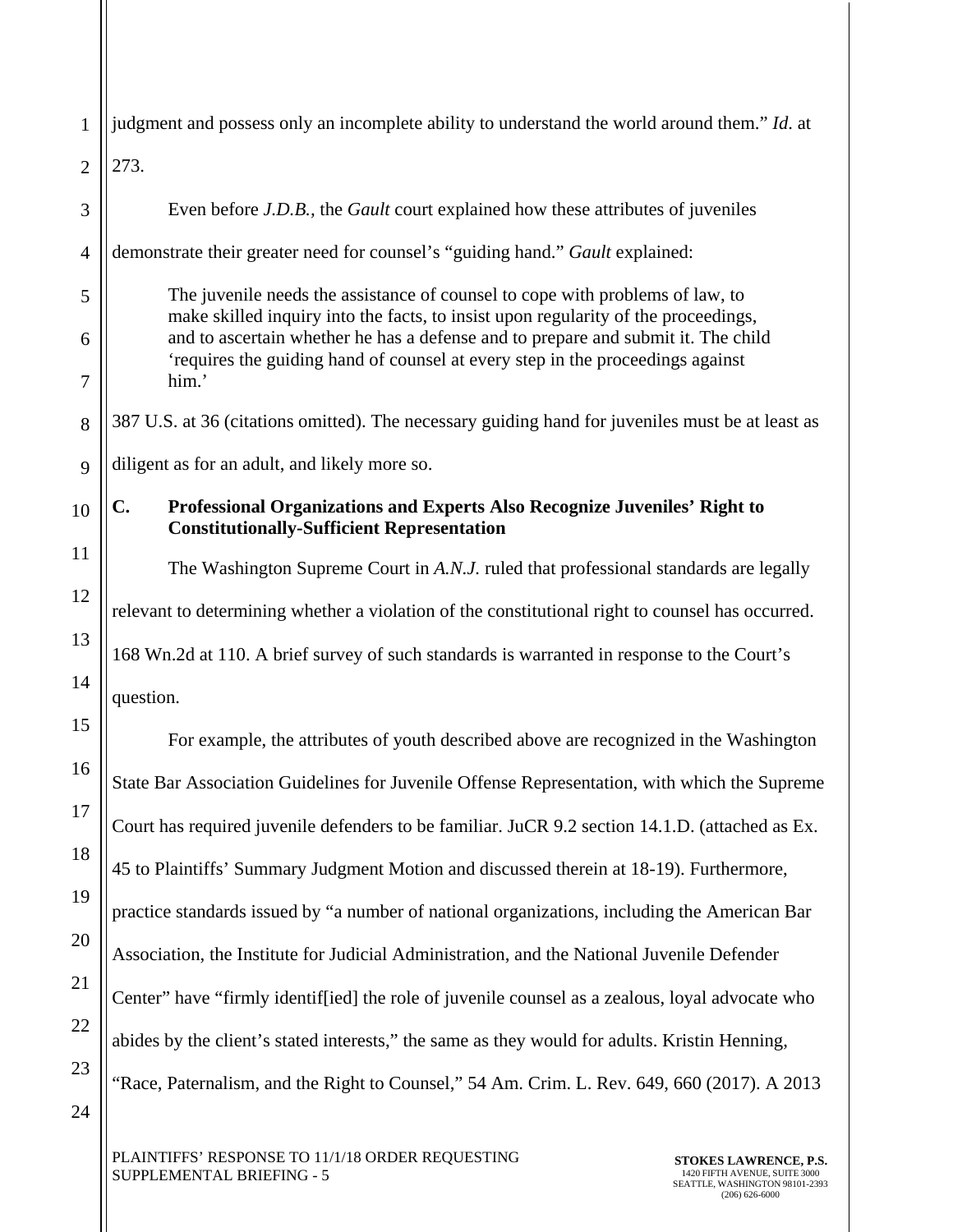1 2 assessment of Washington's juvenile defense by these organizations provides more detail about the importance of counsel's role in juvenile defense:

The role of counsel for a child is a unique one for an attorney. When defending a young person against the accusation of a crime, there is no question that the lawyer's role is first that of criminal defense attorney. The attorney must know criminal law and procedure, and must follow the rules of professional conduct. But representing a young person stretches the role of the attorney. These clients are less able to defend themselves than the typical adult client. Their stage of development may not include effective tools for decision making. They are more likely than the general population to have learning disabilities and mental health problems, and are more likely to be the victims of neglect and abuse. They are, in a word, vulnerable.

8 Am. Bar Ass'n Juvenile Justice Center, *et al.,* "An Assessment of Access to Counsel and Quality

9 of Representation in Juvenile Offender Matters" at 1 (2013), available at: http://njdc.info/wp-

10 content/uploads/2013/11/Final-Washington-State-Assessment-Report.pdf.

11 12 13 14 15 16 17 Experts in the field of juvenile criminal law similarly recognize that the protections needed to ensure juveniles' constitutional right to counsel are the same as, if not greater than, those required for adult defendants. *See* Henning, *supra,* 54 Am. Crim. L. Rev. at 651; *see also* Kristin Henning, "Loyalty, Paternalism, and Rights: Client Counseling Theory and the Role of Child's Counsel in Delinquency Cases," 81 Notre Dame L. Rev. 245, 256 (2005) ("the weight of academic opinion now firmly supports the traditional expressed-interest, adversary model of advocacy in delinquency cases.").

18 19 20 21 Defendant OPD is not only aware of both the constitutional and professional standards applicable to the right to counsel for adults and juveniles, it trains attorneys around the state about this. *See* "Public Defense Improvement Program - Resources for Public Defense Representation in Juvenile Offender Cases" *available at:*

22 https://opd.wa.gov/index.php/program/trial-defense/12-pd/184-juvenile-offender-cases.

23 Defendant OPD's home page for its "Public Defense Improvement Program" recognizes the life-

24

3

4

5

6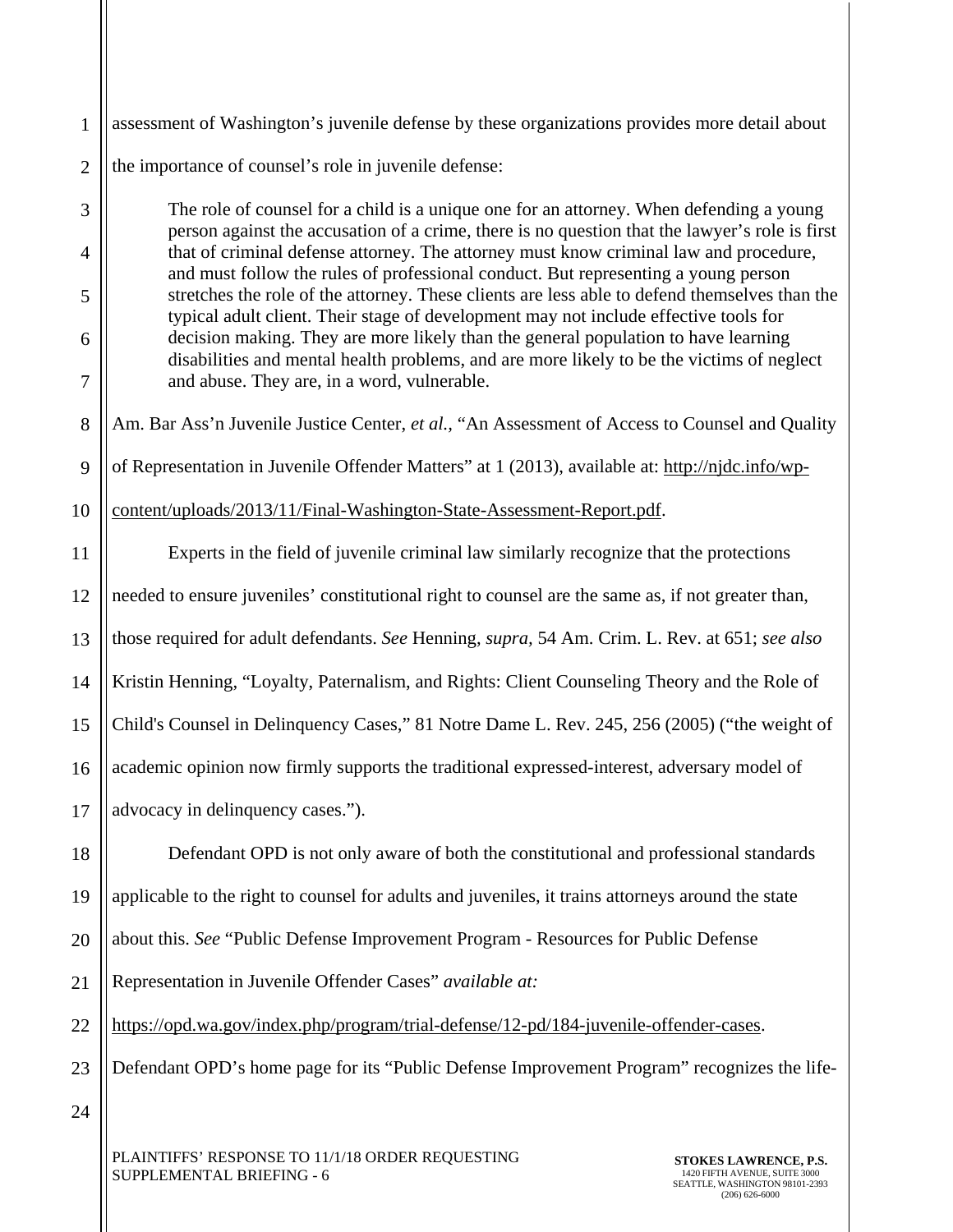| $\mathbf{1}$   | altering consequences at stake in juvenile public defense: "Juvenile court involvement                                                                                                                 |  |
|----------------|--------------------------------------------------------------------------------------------------------------------------------------------------------------------------------------------------------|--|
| $\overline{2}$ | substantially impacts the life of youth and their families - beyond direct consequences such as                                                                                                        |  |
| 3              | detention, probation, and restitution. Having a juvenile court record can impact youths'                                                                                                               |  |
| $\overline{4}$ | opportunities in areas such as housing, education, employment, and healthcare."). Id. OPD's                                                                                                            |  |
| 5              | website also urges juvenile public defenders to consider the NJDC and NLADA TEN CORE                                                                                                                   |  |
| 6              | PRINCIPLES For Providing Quality Delinquency Representation Through Public Defense                                                                                                                     |  |
| $\tau$         | Delivery Systems, <i>Id.</i> (linking to http://njdc.info/wp-content/uploads/2013/11/10-Core-                                                                                                          |  |
| 8              | Principles.pdf), every one of which is violated by the Grays Harbor County juvenile public                                                                                                             |  |
| 9              | defense system, as demonstrated by the uncontested evidence submitted on summary judgment.                                                                                                             |  |
| 10             | In summary, there is ample authority establishing the relevance of adult right to counsel                                                                                                              |  |
| 11             | cases to Plaintiffs' case involving juveniles. In addition, Plaintiffs' juvenile status is legally                                                                                                     |  |
| 12             | relevant both to application of the constitutional standard, and to an understanding of the                                                                                                            |  |
| 13             | increased harm inflicted by violation of the right to counsel.                                                                                                                                         |  |
| 14<br>15       | <b>QUESTION NO. 2: The identity of the precise statutory language that delegates</b><br>juvenile defense responsibilities to counties, given that RCW 36.26.020 is permissive and not<br>mandatory.    |  |
| 16             | Answer: No relevant statute exclusively delegates to the counties the constitutional duty                                                                                                              |  |
| 17             | to comply with the right to counsel.                                                                                                                                                                   |  |
| 18             | Analysis: Plaintiffs could find no specific direction by the Legislature in any statute that                                                                                                           |  |
| 19             | assigns public defense exclusively to counties. Defendants' suggestions that a full delegation                                                                                                         |  |
| 20             | exists are not supported.                                                                                                                                                                              |  |
| 21             | Defendants claim that "State law requires counties to provide public defense," and in                                                                                                                  |  |
| 22             | support of this proposition they cite RCW 36.26.020, .060, .090 and RCW 10.101.030.                                                                                                                    |  |
| 23             | Defendants' Summary Judgment Reply at 2-3, 7. But these statutory references do not support a                                                                                                          |  |
| 24             | claim that the Legislature has attempted to defer all responsibility for public defense to the                                                                                                         |  |
|                | PLAINTIFFS' RESPONSE TO 11/1/18 ORDER REQUESTING<br><b>STOKES LAWRENCE, P.S.</b><br>SUPPLEMENTAL BRIEFING - 7<br>1420 FIFTH AVENUE, SUITE 3000<br>SEATTLE, WASHINGTON 98101-2393<br>$(206) 626 - 6000$ |  |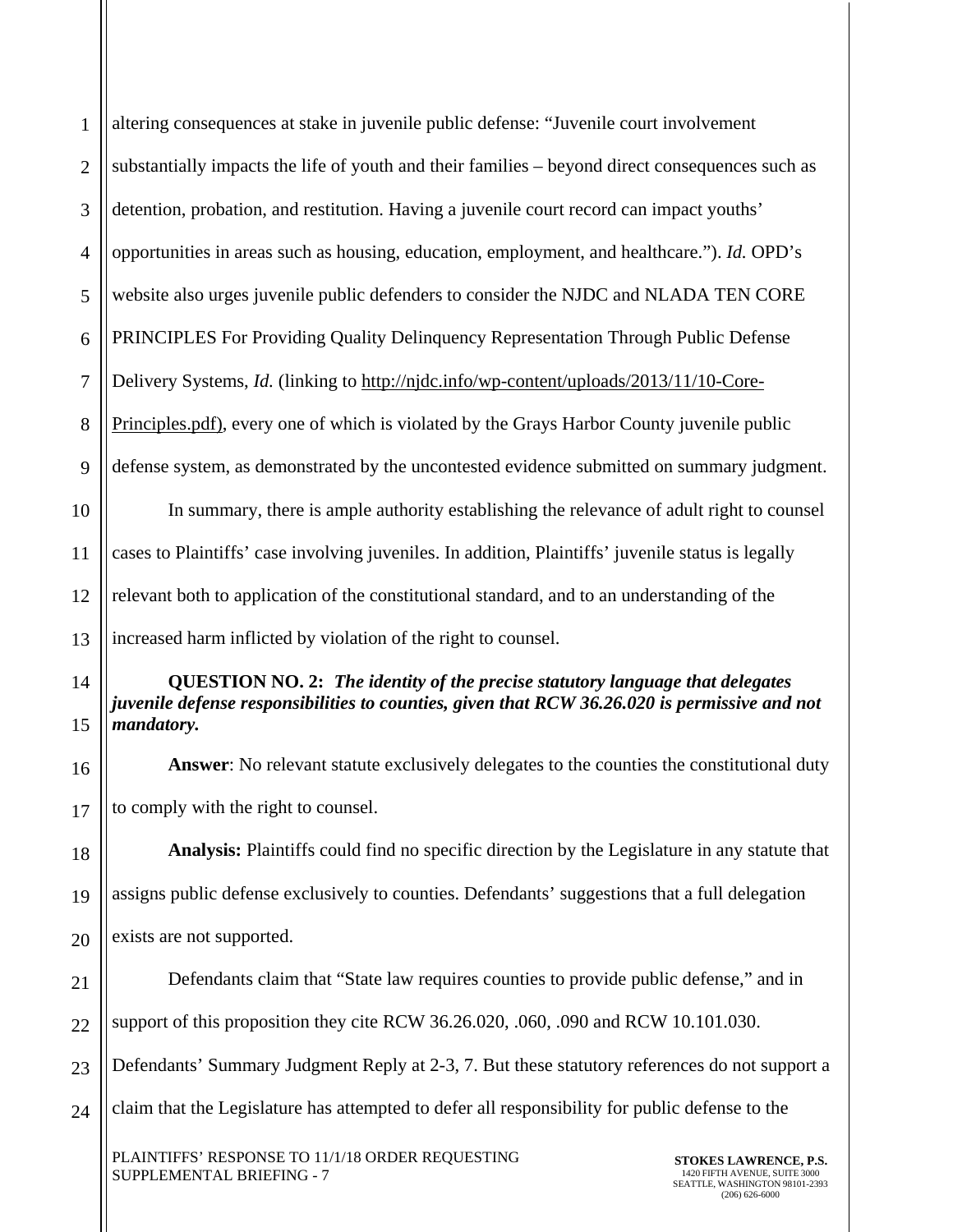1 2 3 4 5 counties. As the Court's question recognizes, RCW 36.26.020 simply *allows* single or multiple counties and cities to create a "public defense district" and to appoint a public defender to head such an office. RCW 10.101.030 does require counties to adopt standards for public defense, but there is nothing in this statute providing that only counties are responsible for upholding public defense standards.

6 7 8 9 10 11 No other statute that Defendants cite, or that Plaintiffs could find, supports Defendants' claim. It is true that counties do in general provide public defense services (supplemented by OPD). It is also true that counties are legislatively empowered to, and do, levy taxes to support most (but not all) of public defense. But there is nothing in state law assigning public defense exclusively to counties. And there is certainly no statute that purports to absolve the State of its constitutional duty to provide the assistance of counsel for people unable to afford it.

12 13 14 15 16 17 18 19 20 Defendants try to bolster their claim that counties alone are responsible for public defense by positing limitations on OPD that do not exist. For example, Defendants claim that "State law explicitly prohibits OPD from providing public defense services itself. RCW 2.70.020." Defendants' Motion for Summary Judgment at 3. This reference is to the last sentence of RCW 2.70.020, which provides only that "The office of public defense shall not *provide direct representation of clients*" (emphasis added). This is a narrow prohibition on OPD acting directly as the lawyer for an accused person. Defendants are incorrect in claiming that this provision prohibits the far more general "providing public defense services," nor could it be such a prohibition given that OPD exists precisely to provide many such services.

21 22 23 In their vain attempt to avoid State responsibility for public defense, Defendants read OPD's explicit and implied powers much more narrowly than the statutes themselves permit. *See, e.g.,* Plaintiffs' Reply Brief at 8-10. As shown, the Legislature could not constitutionally

PLAINTIFFS' RESPONSE TO 11/1/18 ORDER REQUESTING SUPPLEMENTAL BRIEFING - 8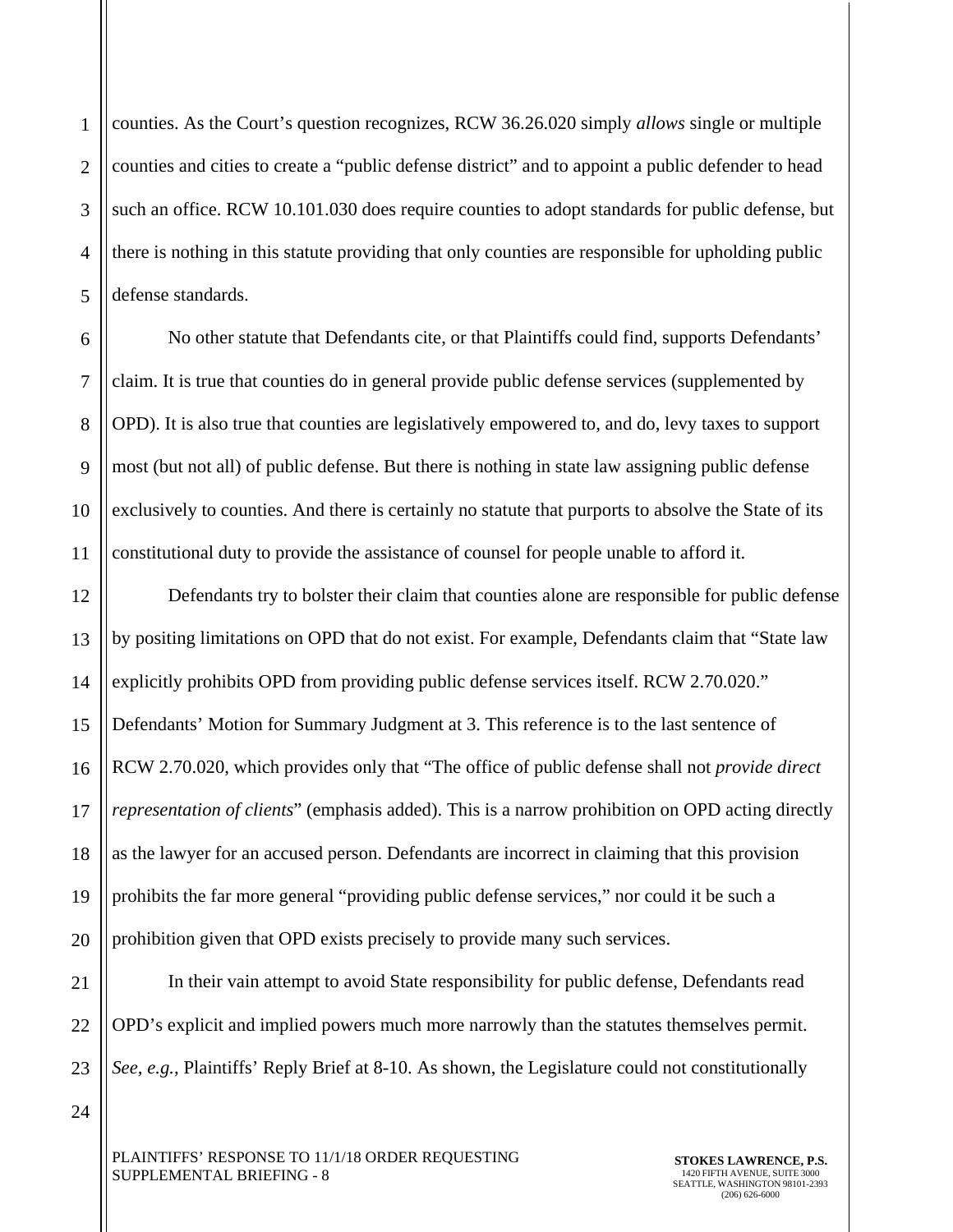1 2 3 4 5 abdicate the ultimate constitutional duty to the counties, but in any case the Legislature has not even attempted to do so. Indeed, as has been extensively discussed in previous briefing, the Legislature has specifically created OPD to, among other things, "implement the constitutional and statutory guarantees of counsel." RCW 2.70.005. The statutes do not support Defendants' claims of exclusive county autonomy on public defense.

6

7

8

9

18

19

20

21

22

23

24

# **QUESTION NO. 3:** *Whether there is authority on other areas of constitutional law regarding whether states may delegate to counties or other local jurisdictions (a) execution and (b) ultimate legal responsibility of constitutional obligations.*

Answer: Where positive constitutional rights are at issue, states retain the ultimate legal responsibility for implementation and may not fully delegate these constitutional duties.

10 11 12 13 14 15 16 **Analysis:** Generally, courts that have considered whether states may delegate ultimate legal responsibility for positive constitutional rights have answered in the negative. Apart from cases cited by Plaintiffs involving public defense functions, Plaintiffs have discovered only cases where such examinations occur with regard to (1) state constitutional rights to public education, and (2) enforcement of the Fourteenth Amendment in school desegregation cases. Otherwise, Plaintiffs have not located other scenarios where courts have reviewed a state's delegation and/or abdication of its own constitutional responsibilities to local government.

17 **A. Courts Have Held States Responsible for Providing Constitutionally-Adequate Public Education** 

State courts have held that constitutional rights to education must be enforced at the state level, including in Washington State. The Washington State Supreme Court has recognized that the right to education constitutes a "positive right," requiring an inquiry into whether state action "achieves or is reasonably likely to achieve 'the constitutionally prescribed end.'" *McCleary v. State*, 173 Wn.2d 477, 519, 269 P.2d 227 (2012) (citation omitted).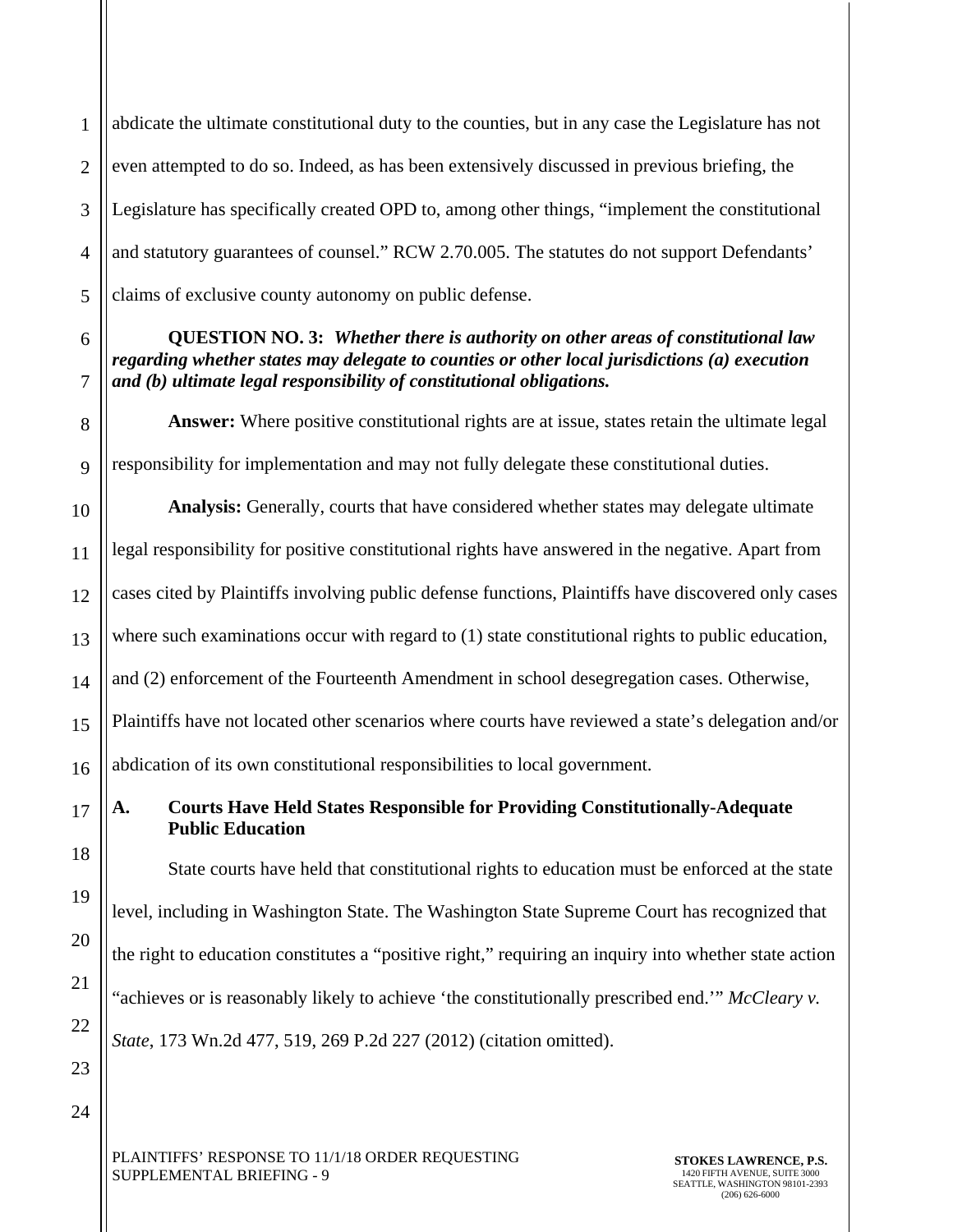| $\mathbf{1}$   | Plaintiffs have already discussed the holding in <i>Tucker v. State</i> , 162 Idaho 11, 394 P.3d                                                                                                                                                         |
|----------------|----------------------------------------------------------------------------------------------------------------------------------------------------------------------------------------------------------------------------------------------------------|
| $\overline{2}$ | 54 (2017), but <i>Tucker</i> sheds unique light on the Court's question. There, the Idaho Supreme                                                                                                                                                        |
| 3              | Court compared the state's duty to ensure constitutionally-sufficient public defense services to                                                                                                                                                         |
| $\overline{4}$ | the state's responsibility for the constitutional right to education. Id. at 21. Specifically, the court                                                                                                                                                 |
| 5              | looked to Osmunson v. State, a case where the Idaho Supreme Court found that "[o]f course, the                                                                                                                                                           |
| 6              | ultimate responsibility for fulfilling the state's [Constitutionally Based Educational Claims Act]                                                                                                                                                       |
| $\overline{7}$ | cannot be delegated" to local school districts. 135 Idaho 292, 296-97, 17 P.3d 236 (2000).                                                                                                                                                               |
| 8              | Many other states to consider these issues are in accord. For example, in <i>Claremont</i>                                                                                                                                                               |
| 9              | School District v. Governor, the New Hampshire Supreme Court examined whether the state was                                                                                                                                                              |
| 10             | responsible for upholding the adequacy of public education throughout the state. 142 N.H. 462,                                                                                                                                                           |
| 11             | 475-76, 703 A.2d 1353 (1997). There, the court held:                                                                                                                                                                                                     |
| 12             | We recognize that local control plays a valuable role in public education;                                                                                                                                                                               |
| 13             | however, the State cannot use local control as a justification for allowing the<br>existence of educational services below the level of constitutional adequacy. The<br>responsibility for ensuring the provision of an adequate public education and an |
| 14             | adequate level of resources for all students in New Hampshire lies with the State.                                                                                                                                                                       |
| 15             | Id. at 475. See also McDuffy v. Secretary of Exec. Office of Educ., 415 Mass. 545, 621, 615                                                                                                                                                              |
| 16             | N.E.2d 516 (1993) ("while local governments may be required, in part, to support public schools,                                                                                                                                                         |
| 17             | it is the responsibility of the Commonwealth to take such steps as may be required in each                                                                                                                                                               |
| 18             | instance effectively to devise a plan and sources of funds sufficient to meet the constitutional                                                                                                                                                         |
| 19             | mandate"); William Penn Sch. Dist. v. Pa. Dep't of Educ., 170 A.3d 414, 451-3 (Penn. 2017)                                                                                                                                                               |
| 20             | (discussing cases where courts review state rights to education and the scope of the state's duty).                                                                                                                                                      |
| 21             | <b>B.</b><br><b>States Are Ultimately Responsible for Desegregation of Schools</b>                                                                                                                                                                       |
| 22             | Courts have also determined that states cannot abdicate their responsibilities under the                                                                                                                                                                 |
| 23             | Equal Protection Clause of the federal Constitution in cases addressing school desegregation.                                                                                                                                                            |
| 24             | Applying this principle to the right to counsel, in <i>Phillips v. California</i> the court found "[t]he                                                                                                                                                 |
|                | PLAINTIFFS' RESPONSE TO 11/1/18 ORDER REQUESTING<br>STOKES LAWRENCE, P.S.                                                                                                                                                                                |

SUPPLEMENTAL BRIEFING - 10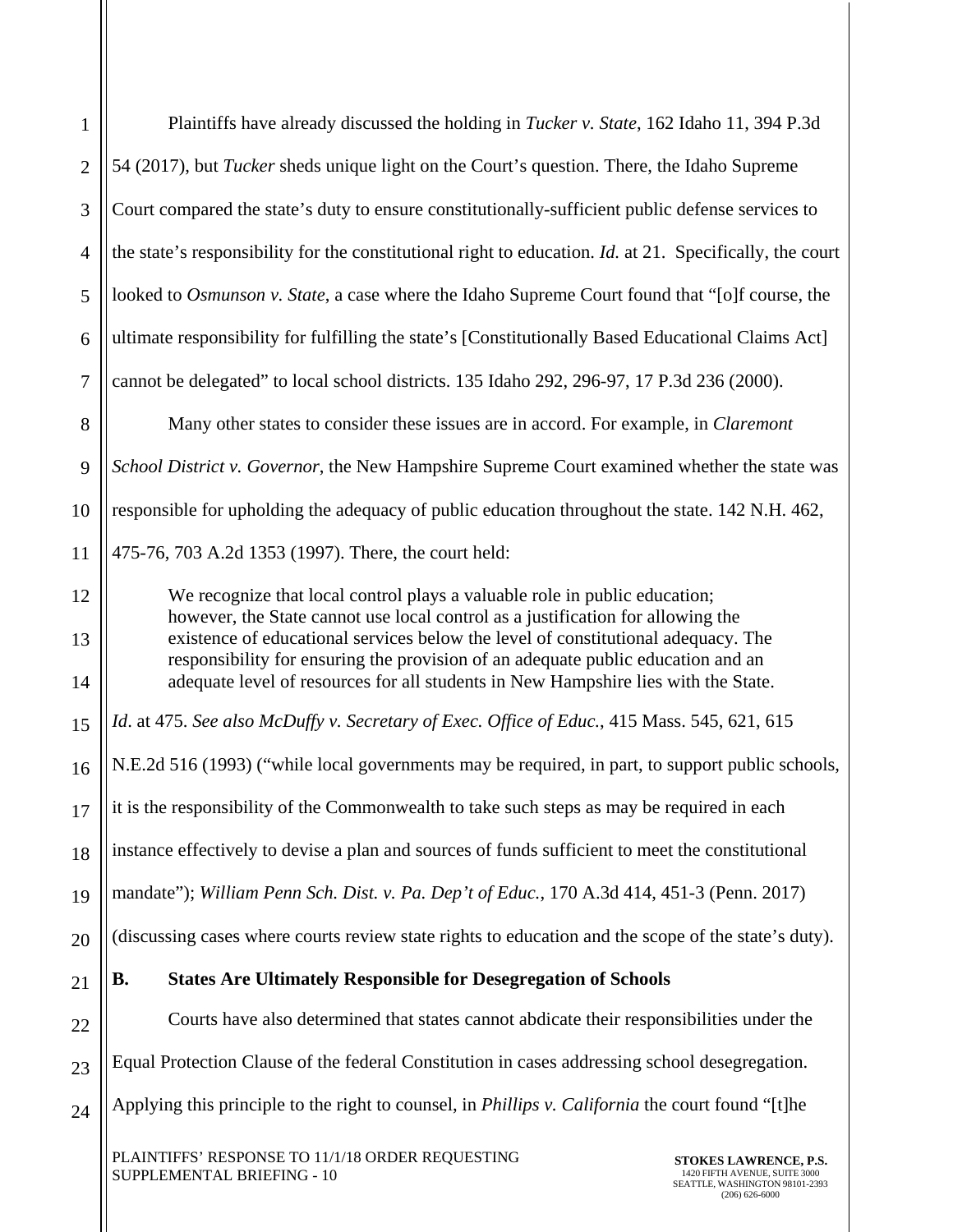| $\mathbf{1}$   | State cannot disclaim its constitutional responsibilities merely because it has delegated such                                                                                                                                                                                                                                                           |
|----------------|----------------------------------------------------------------------------------------------------------------------------------------------------------------------------------------------------------------------------------------------------------------------------------------------------------------------------------------------------------|
| $\overline{2}$ | responsibilities to its municipalities." Fresno County, CA Superior Court 2016 at 3. <sup>1</sup> For                                                                                                                                                                                                                                                    |
| 3              | comparison, the court pointed out that in a school desegregation case, the Fourth Circuit held that                                                                                                                                                                                                                                                      |
| $\overline{4}$ | "because the Fourteenth Amendment imposes direct responsibility on a state to ensure due                                                                                                                                                                                                                                                                 |
| 5              | process a state's delegation to a political subdivision of the power necessary to remedy the                                                                                                                                                                                                                                                             |
| 6              | constitutional violation does not absolve the state of its responsibility to ensure that the violation                                                                                                                                                                                                                                                   |
| $\overline{7}$ | is remedied." Id. at 3-4 (quoting Stanley v. Darlington County Sch. Dist., 84 F.3d 707, 713 (4th                                                                                                                                                                                                                                                         |
| $8\,$          | Cir. 1996)). Stanley held that even if the state delegated responsibility, the state remained                                                                                                                                                                                                                                                            |
| 9              | ultimately responsible for "failure to take steps to dismantle a [segregated] educational system                                                                                                                                                                                                                                                         |
| 10             | that it created." As such, the plaintiffs could have brought suit against both the local school                                                                                                                                                                                                                                                          |
| 11             | district and the state for desegregation relief. <i>Id.</i> at $713.2$                                                                                                                                                                                                                                                                                   |
| 12             | Consistent with these principles, other courts have held states responsible for racial                                                                                                                                                                                                                                                                   |
| 13             | disparities the state itself perpetuated. For example, in Bradley v. School Board of City of                                                                                                                                                                                                                                                             |
| 14             | Richmond, Virginia, the court noted:                                                                                                                                                                                                                                                                                                                     |
| 15             | [t] hat a state's form of government may delegate the powers of daily<br>administration over public schools to officials with less than statewide jurisdiction                                                                                                                                                                                           |
| 16             | does not dispel the obligation of those who have broader control to use the<br>authority they have consistently with the Constitution. In a state where the law                                                                                                                                                                                          |
| 17             | formerly compelled racial segregation, this duty includes that of taking<br>affirmative steps to dismantle the dual system. In such instances the constitutional                                                                                                                                                                                         |
| 18             | obligation toward the individual school children is a shared one.                                                                                                                                                                                                                                                                                        |
| 19             |                                                                                                                                                                                                                                                                                                                                                          |
| 20             |                                                                                                                                                                                                                                                                                                                                                          |
| 21             | <sup>1</sup> This case was previously provided to the Court as Exhibit A to Plaintiffs' Reply in Support of Plaintiffs' Motion<br>for Summary Judgment.                                                                                                                                                                                                  |
| 22             | <sup>2</sup> In Stanley, however, the plaintiffs chose to sue the local school district only. Stanley, 84 F.3d at 713. Plaintiffs<br>prevailed at trial, after which the school district moved to join the state, and cross-claimed for contribution. Id. at                                                                                             |
| 23             | 710. The district court granted the motion and ordered the state to share in the costs of desegregation of the school<br>district. Id. at 710-11. On appeal, the Fourth Circuit held that though the state could have been a defendant,<br>plaintiffs did not sue the state and therefore it could not be liable for contribution and ordered to pay for |
| $\gamma$       | desegregation costs. Id. at 717.                                                                                                                                                                                                                                                                                                                         |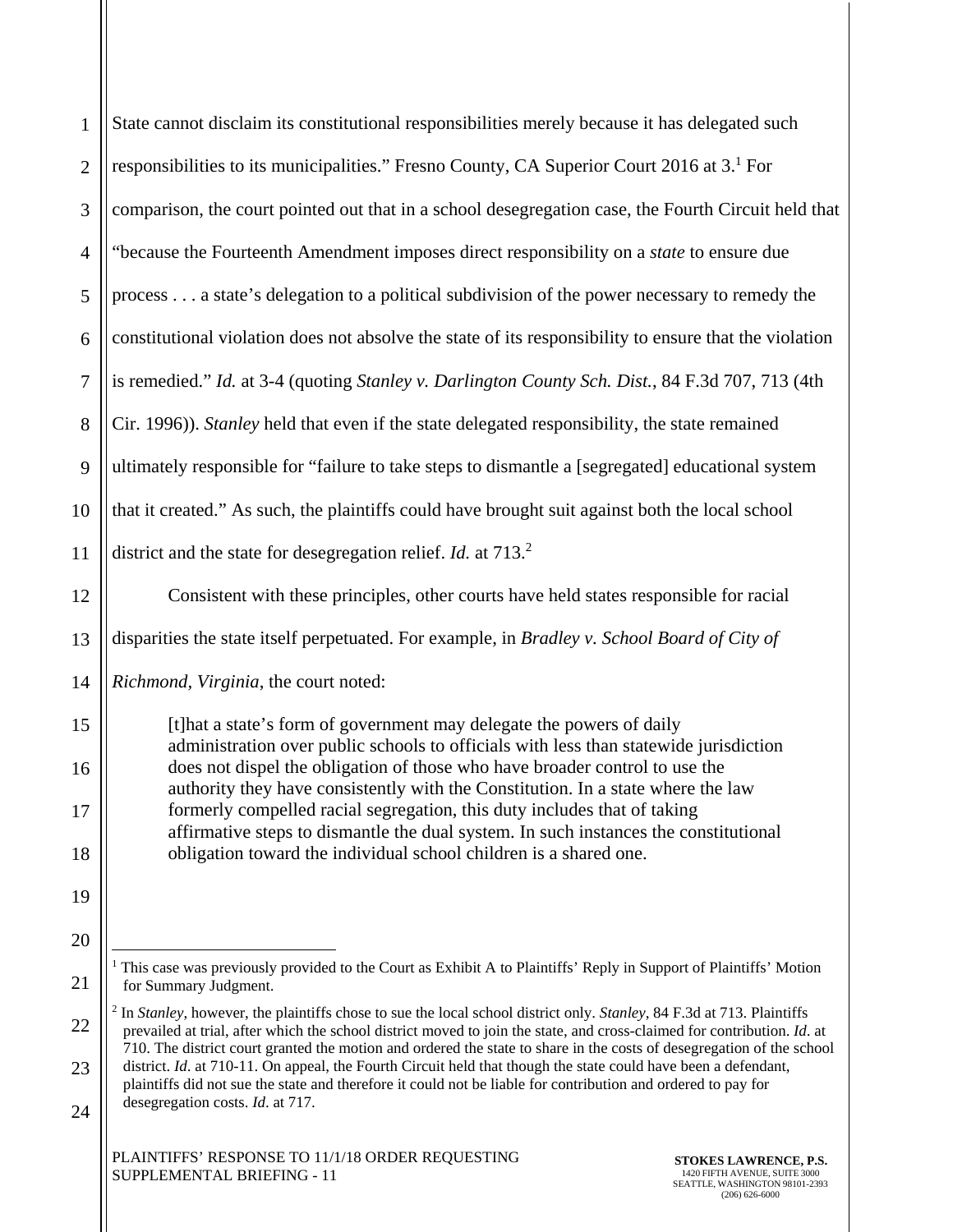1 2 3 4 5 6 7 8 51 F.R.D. 139, 142 (E.D. Va. 1970) (internal citations omitted). *See also Godwin v. Johnston County Bd. of Educ.*, 301 F. Supp. 1339, 1341 (E.D.N.C. 1969) (holding desegregation of schools "falls not only upon the local school boards, but also upon the State Board of Education and the State Superintendent of Public Instruction"); *Lee v. Macon County Bd. of Educ.*, 267 F. Supp. 458, 478 (M.D. Ala. 1967) (finding the state "under an affirmative constitutional duty to take whatever corrective action is necessary to disestablish [segregated schools]… It cannot be seriously contended that the defendants do not have the authority and control necessary to accomplish this result."), *aff'd sub nom. Wallace v. U.S.*, 389 U.S. 215 (1967).

9 10 11 12 13 14 The dire violations of the constitutional right to counsel in the Grays Harbor County juvenile public defense system have persisted as a result of the State's failure to act. As was the case with the positive constitutional right to public education and the duty to remedy segregated schools, states may delegate some responsibility to local governments but they may not disclaim all further responsibility. Instead, the ultimate responsibility for complying with constitutional standards lies with the state, and it cannot abdicate this duty.

# **QUESTION NO. 4:** *Whether a separate analysis of the right to counsel is required for the United States and Washington state constitution is necessary under State v. Gunwall 106 Wn.2d 54, 720 P.2d 808 (1986).*

**Answer**: A separate analysis of the state and federal constitutional right to counsel is not necessary in this case, but if one is undertaken it would underscore the state's authority to act to remedy the violation of the right to counsel being inflicted on children in Grays Harbor County. **Analysis:** Washington courts have a duty "where feasible" to resolve constitutional questions first under the state constitution. *State v. Gregory*, — Wn.2d —, 427 P.3d 621, 631 (2018). This duty arises in order to honor the "double security" of the protections afforded by both state and federal constitutions, because state constitutions can be interpreted to be more protective of citizens' rights. *Id.* In this case, it is not necessary for the Court to engage in a

PLAINTIFFS' RESPONSE TO 11/1/18 ORDER REQUESTING SUPPLEMENTAL BRIEFING - 12

15

16

17

18

19

20

21

22

23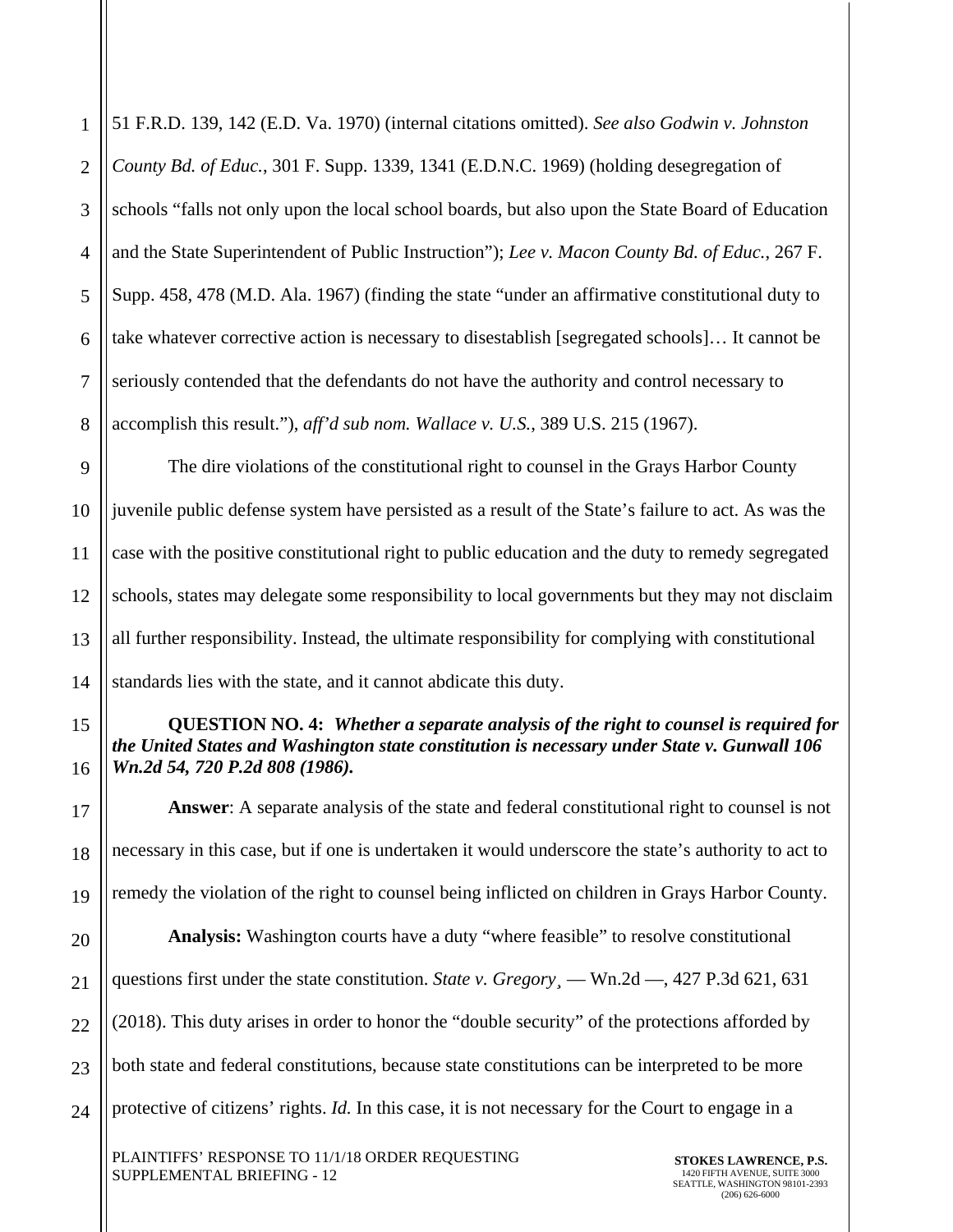1 2 separate state constitutional analysis, but if a *Gunwall* analysis is performed, it would make the State's authority and duty even more clear.

3 4 5 6 7 8 9 10 11 12 13 The Washington State Supreme Court has not ruled on whether the Washington Constitution provides greater protections in this arena. The court has, however, stated that "[r]eliance on federal precedent and federal constitutional provisions would not preclude us from taking a more expansive view of the right to counsel under state provisions should the U.S. Supreme Court limit federal guaranties in a manner inconsistent with [state decisions]." *State v. Fitzsimmons*, 94 Wn.2d 858, 859, 620 P.2d 999 (1980). Some Court of Appeals decisions state explicitly that there is no basis for finding any differences between the state and federal constitutional right to counsel, citing *State v. Medlock*, 86 Wn. App. 89, 99, 935 P.2d 693, *review denied*, 133 Wn.2d 1012 (1997). The court in *Medlock* undertook a *Gunwall* analysis but concluded that there were not sufficient reasons to find that the Washington provision provided greater protection.

14 15 16 17 18 19 20 As detailed above in answer to the Court's Question 1, the Washington Supreme Court has analyzed the state and federal protections as if they provide the same protections to juveniles as to adults. *State v. A.N.J., supra***.** The authorities cited in *A.N.J.* and Plaintiffs' prior briefs provide a more than adequate basis for Plaintiffs to invoke the state's constitutional duty to address violations of the right to the assistance of counsel. However, we provide a *Gunwall* analysis below to show that if such an analysis is appropriate, the Washington Constitution would provide even greater protection.

21 22 23 In *Gunwall*, the court laid out six neutral criteria to consider when "determining whether, in a given situation, the constitution of the State of Washington should be considered as extending broader rights to its citizens than does the United States Constitution." 106 Wn.2d at

24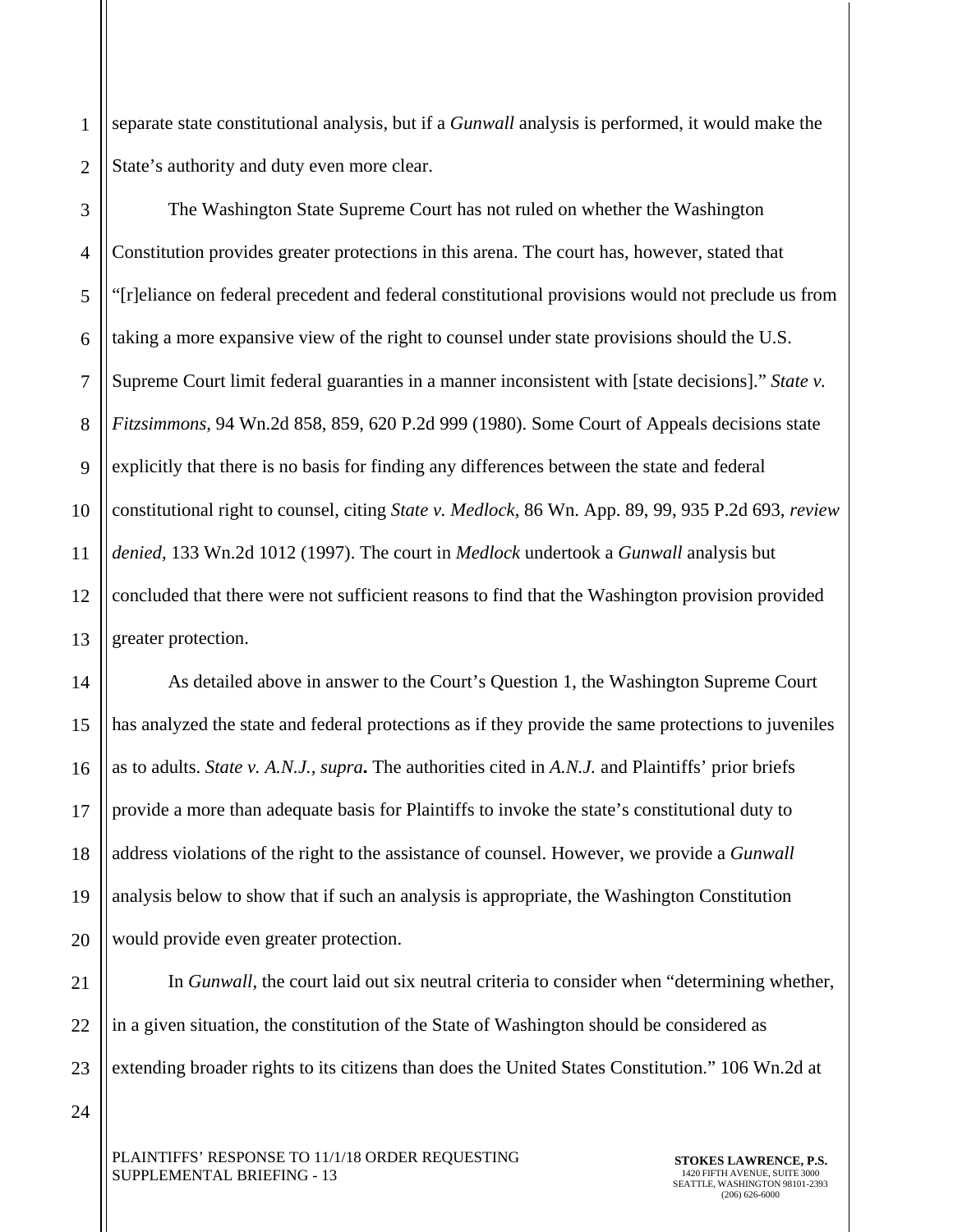1 2 3 4 5 6 7 61. Those criteria are (1) textual language of the State Constitution, (2) differences in the texts of parallel provisions, (3) state constitutional and common law history, (4) pre-existing state law, (5) structural differences between the two constitutions, and (6) matters of particular state or local concern. *Id.* at 61-62. When applied to the right to counsel, a *Gunwall* analysis leads to the conclusion that the Washington State Constitution guarantees at least as much protection for this right as does the Sixth Amendment to the United States Constitution. And, depending on how the federal constitution is interpreted in the future, it may provide even more.

8 9 10 11 12 13 14 15 Factors 1 and 2 (text): Article I, § 22 of the Washington State Constitution states, "In criminal prosecutions the accused shall have the right to appear and defend in person, or by counsel . . . ." The United States Constitutional equivalent, the Sixth Amendment, states, "In all criminal prosecutions, the accused shall . . . have the Assistance of Counsel for his defence [sic]." While the wording of these texts differ, they are similar in that both guarantee defendants in criminal prosecutions the right to counsel. The second *Gunwall* factor, likewise, does not reveal much difference between the texts. Both provisions guarantee the right to "counsel" for "the accused" in "criminal prosecutions."

16 17 18 19 20 21 22 23 Factors 3 and 4 (history and preexisting state law): To date, Washington state courts have treated the state and federal constitutional rights to counsel the same. No case law appears to have interpreted the state provision in a manner inconsistent with the federal, but the Washington Supreme Court's statement in *Fitzsimmons, supra,* makes clear it would not hesitate to find the state protection broader than the federal if necessary. And as demonstrated by *State v. A.N.J.,* the two provisions have been interpreted to be identical for purposes of enforcing the constitutional right to counsel for juveniles. Should federal law become more restrictive, the question of more protection under the state constitution would arise.

24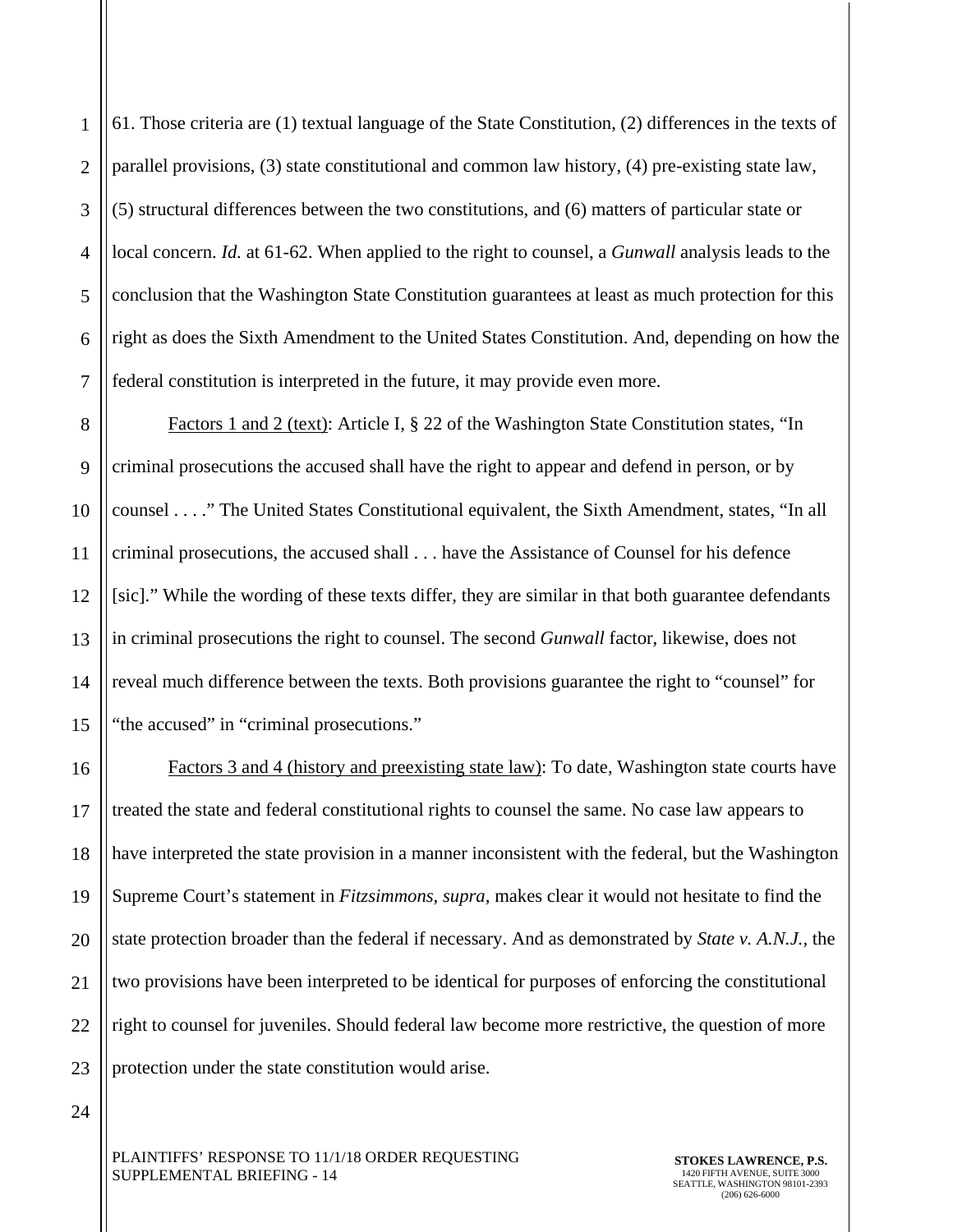8 Factor 5 (structure of constitution): The right to counsel appears at the beginning of Article I, § 22 of the Washington State Constitution. Conversely, the right to the assistance of counsel appears at the end of the Sixth Amendment. This factor virtually always counsels in favor of independent interpretation because of the Washington Constitution's fundamental structure to protect individuals. *State v. Foster,* 135 Wn.2d 441, 458-459, 957 P.2d 712 (1998). This factor thus supports a conclusion that the drafters of the state constitution were at least, if not more, concerned about guaranteeing the right to counsel for the accused than the federal drafters.

1

2

3

4

5

6

7

18

19

20

21

22

23

24

9 10 11 12 13 14 15 16 17 Factor 6 (special state or local concern): This factor strongly supports a conclusion that the state constitution may well be more protective of accused children's right to counsel. Certainly, juveniles are of great concern to the state, and the welfare of children is quintessentially a state rather than a federal matter. The federal constitution delineates a floor for the rights of children accused of criminal behavior, but there is no need for national uniformity on this matter. Washington does provide greater protections for juveniles in court settings than many other states. *See*, for example, JuCR 1.6 (severe limits on use of restraints in court); JuCR 6.2-6.3 (right to a lawyer in alternative residential cases). Thus this factor does weigh in favor of independent interpretation.

Thus, although the state and federal constitutional provisions covering right to counsel likely provide identical protections in this case, Washington's Constitution would provide more protection in some circumstances.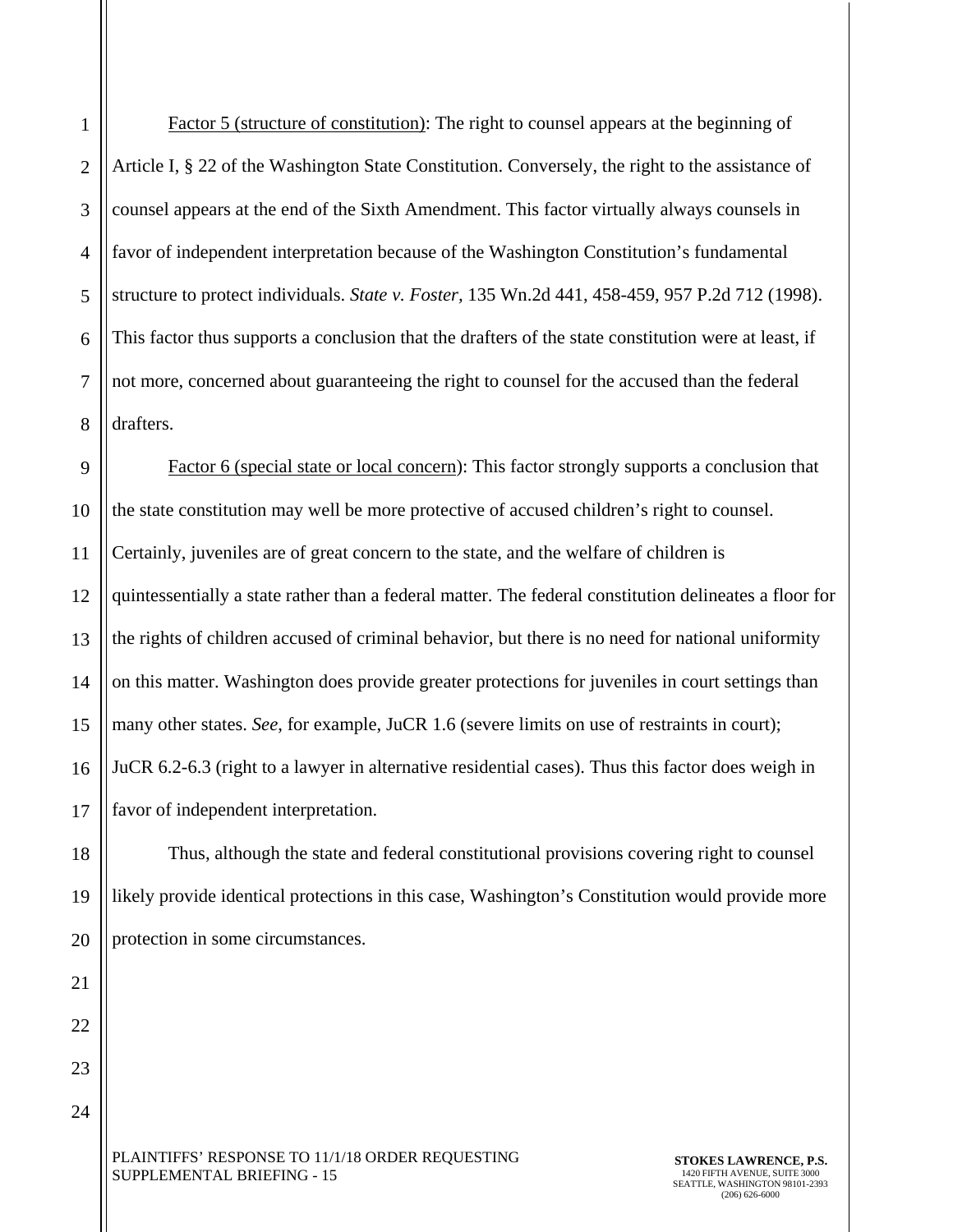| $\mathbf{1}$   | DATED this 16th day of November, 2018.                                                                                                                                                           |
|----------------|--------------------------------------------------------------------------------------------------------------------------------------------------------------------------------------------------|
| $\overline{2}$ | STOKES LAWRENCE, P.S.                                                                                                                                                                            |
| 3              |                                                                                                                                                                                                  |
| 4              | By: /s/ Mathew L. Harrington<br>Mathew L. Harrington (WSBA #33276)                                                                                                                               |
| 5              | Theresa H. Wang (WSBA #39784)<br>Lance A. Pelletier (WSBA #49030)                                                                                                                                |
| 6              | 1420 Fifth Avenue, Suite 3000<br>Seattle, WA 98101                                                                                                                                               |
| 7              | Telephone: 206.626.6000<br>Mathew.Harrington@stokeslaw.com                                                                                                                                       |
| 8              | Theresa. Wang@stokeslaw.com<br>Lance.Pelletier@stokeslaw.com                                                                                                                                     |
| 9              | and                                                                                                                                                                                              |
| 10             | ACLU OF WASHINGTON FOUNDATION                                                                                                                                                                    |
| 11             |                                                                                                                                                                                                  |
| 12             | By: /s/ John Midgley                                                                                                                                                                             |
| 13             | John Midgley (WSBA #6511)<br>Emily Chiang (WSBA #50517)                                                                                                                                          |
| 14             | Nancy L. Talner (WSBA #11196)<br>Breanne Schuster (WSBA #49993)                                                                                                                                  |
| 15             | 901 Fifth Avenue, Suite 630<br>Seattle, WA 98164                                                                                                                                                 |
| 16             | Telephone: 206.624.2184<br>jmidgley@aclu-wa.org                                                                                                                                                  |
| 17             | echiang@aclu-wa.org<br>talner@aclu-wa.org                                                                                                                                                        |
| 18             | bschuster@aclu-wa.org                                                                                                                                                                            |
| 19             | Attorneys for the Plaintiffs                                                                                                                                                                     |
| 20             |                                                                                                                                                                                                  |
| 21             |                                                                                                                                                                                                  |
| 22             |                                                                                                                                                                                                  |
| 23             |                                                                                                                                                                                                  |
| 24             |                                                                                                                                                                                                  |
|                | PLAINTIFFS' RESPONSE TO 11/1/18 ORDER REQUESTING<br>STOKES LAWRENCE, P.S.<br>SUPPLEMENTAL BRIEFING - 16<br>1420 FIFTH AVENUE, SUITE 3000<br>SEATTLE, WASHINGTON 98101-2393<br>$(206) 626 - 6000$ |